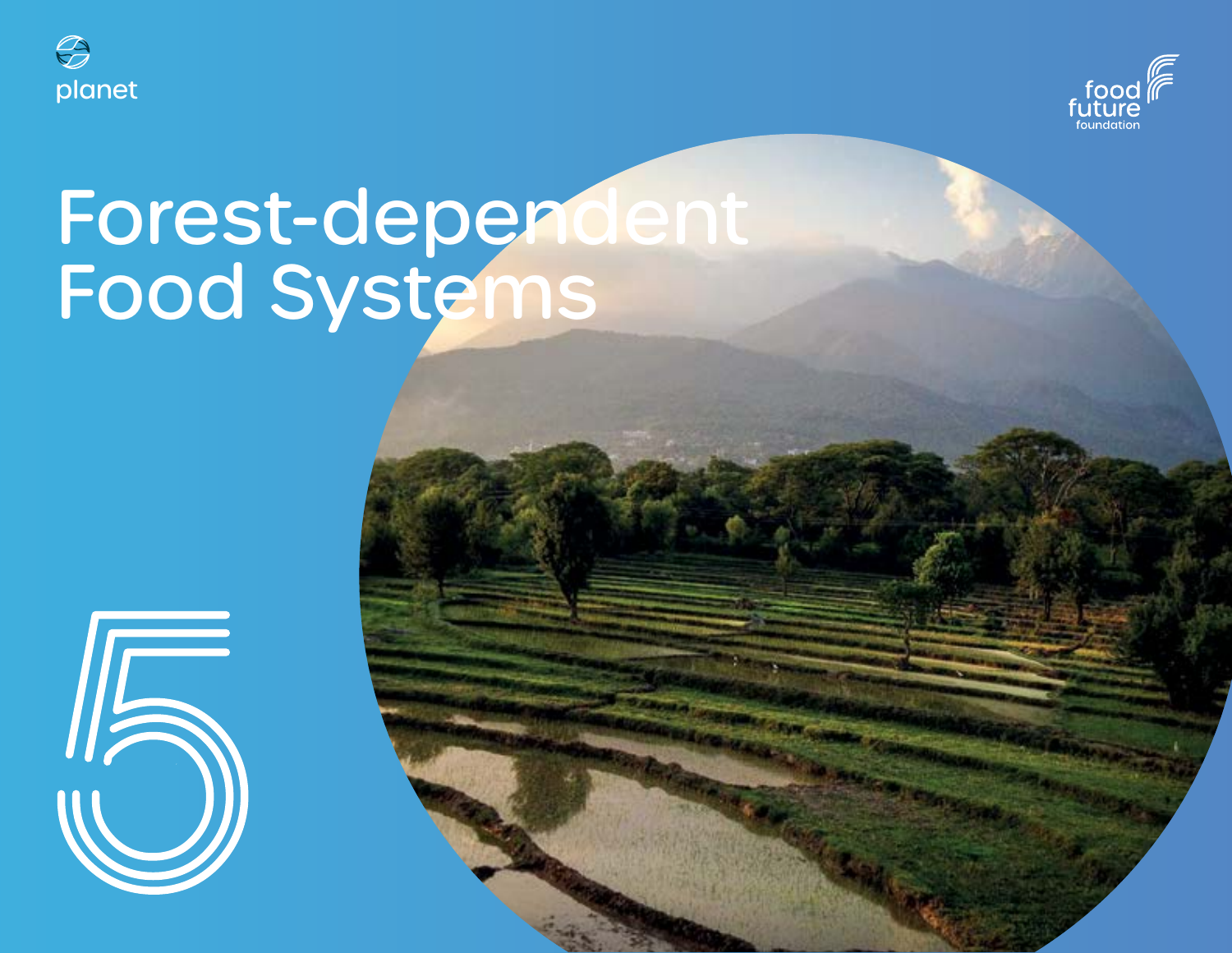



### Actionable Area

Redesigning the food systems to deliver a nutritious and affordable diet for all, particularly tribals. Policymakers, researchers, and the agriculture sector should work jointly to systematically solve the nutrition divide for a sustainable food system for tribal people.

#### **Issue**

- India's 105 million tribal population from about 705  $\circledcirc$ distinct Scheduled Tribes (STs), representing 8.6% of the total population, are hardest hit by the menace of hunger and malnutrition. They are living with multiple forms of marginalisation, co-morbidities, and struggling to survive and thrive.
- About 40% of under-five tribal children are stunted, and 16% of them are severely stunted. Most of the tribal population stays in far-flung and hilly areas. This population used to be self-dependent on their daily food intake. However, changes in food habits have made them dependent on external supplies from the urban locations during recent years.

Census of India 2011- percentage of scheduled tribe population

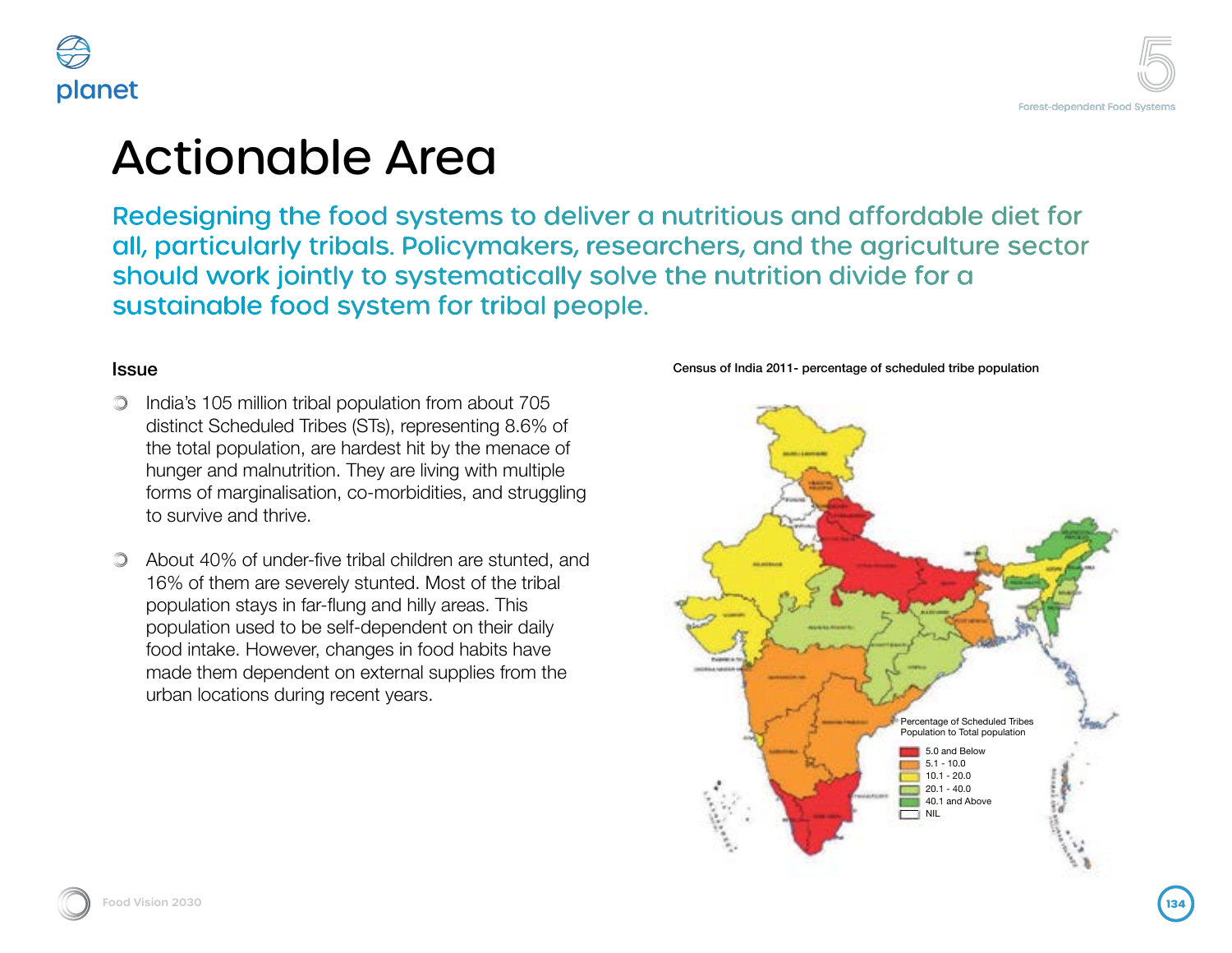



# **Status**

- The tribal food system depends on forest, land-common  $\circlearrowright$ property, water resources, and biodiversity (so-called catch and collect). The Panchayat (Extension to the Scheduled Areas) Act, 1996, which was meant to expand local self-governance and tribal self-rule, has not been fully implemented. The Forest Rights Act (FRA), 2006, that recognises the rights of the forest-dwelling tribal communities embroiled with unnecessary bureaucratic and many other implementation hurdles.
- The National Food Security Act (NFSA), 2013, which controls three food and nutrition entitlements like Targeted Public Distribution System (TPDS), Integrated Child Development Services (ICDS), and Mid-Day Meal (MDM), has numerous governance and program delivery issues.
- India was host to multi-variety millets, a popular staple of the tribal community. But, over the past decades, this miracle crop got lost by relegating its status to a 'coarse grain' for the poor. Recently there has been a growing interest in nutri-cereals, specifically millets. The Government of India declared 2018 as the Year of Millets and launched a campaign to promote nutri-cereals. In 2020, the Prime Minister dedicated 17 biofortified varieties of eight crops, including nutri-cereals, and also endorsed the year 2023 to be observed as the International Year of Millets.
- There are several government initiatives and regulations to enable food safety and nutritional security. Still, there are serious issues of the tribal diets due to problems related to availability, accessibility, affordability, or nutrition governance. Hence, the government initiatives are not in a position to achieve the desire outcomes.

# Vision 2030

- Priorities programmes to nourish the undernourished tribal people, achieve zero hunger, and develop a sustainable food system. Align the vision and strategic directions with the vision of Poshan Abhiyaan 2.0 and UN **Sustainable Development Goal (UNSDG)** Il emphasising agriculture, food security, and nutrition together.
- Enable a community-led caring, resilient, just, equitable & accountable, and transformative local food systems for forest-dependent communities based on responsive, efficient, and sustainable natural ecosystems.

The U.N. General Assembly recently adopted a resolution, sponsored by India and supported by more than 70 countries, declaring 2023 as the International Year of Millets.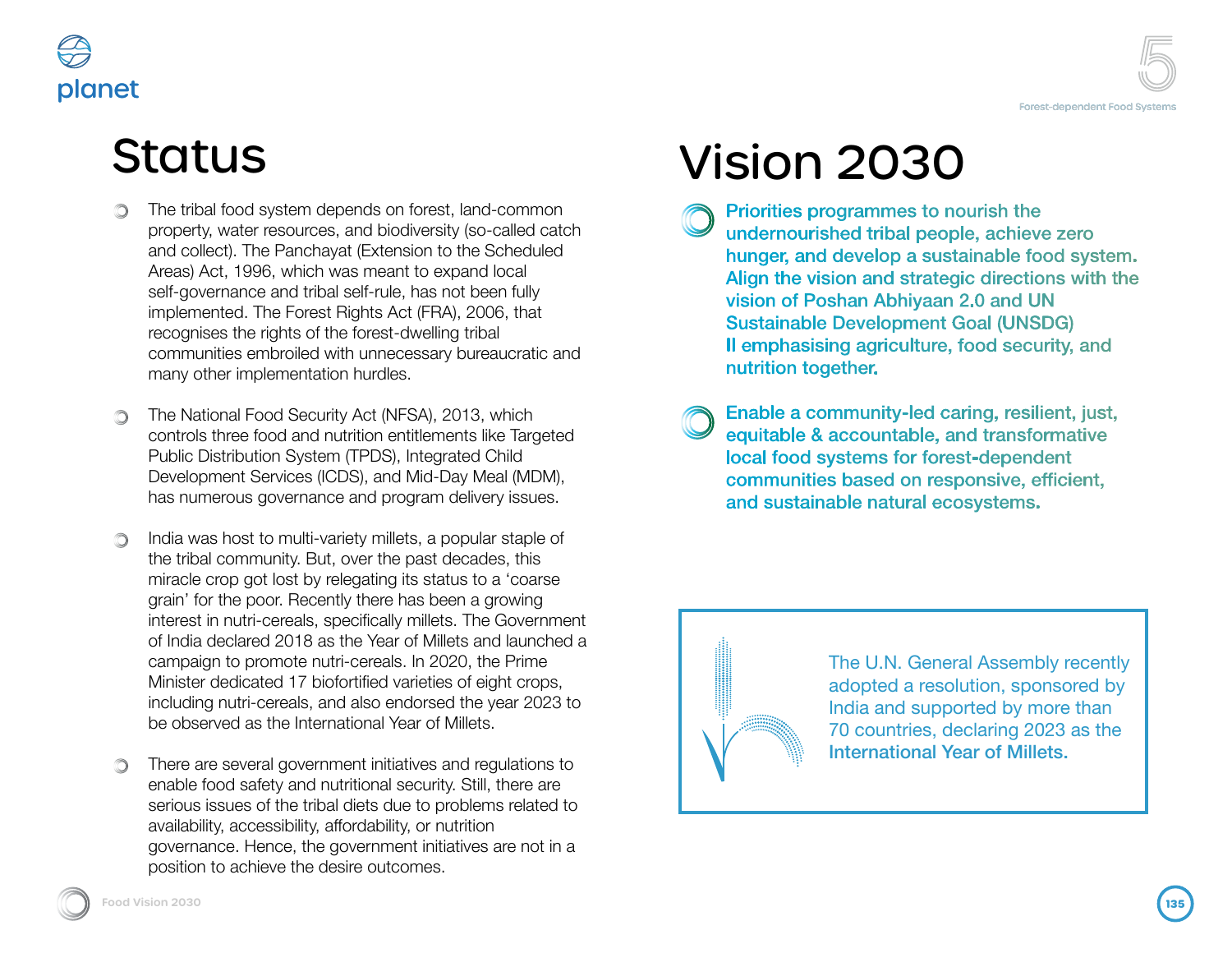

# Pathways



Develop and promote the new food systems for tribal that will address all forms of hunger and malnutrition with prioritised actions in the first 1000 days of life- "Windows of Opportunity."

Develop a comprehensive framework for bringing awareness and behavior change towards social safety schemes- access and utilisation among landowners and forest-based communities.

Minimise the need for displacement, as it has a direct impact on tribal food and nutrition security.

Promote the agro-forestry and nutrition gardens through MGNREGA.

Promote smallholder women farmer-led climate-smart and nutrition-sensitive agriculture.

Introduce a major policy shift with dry-land agriculture incentivising nutri-cereals (millet varieties) and doubling the minimum support price of millet that of rice.

Introduce reforms on women's land leasing and gender mainstreaming women's role in the food value chain.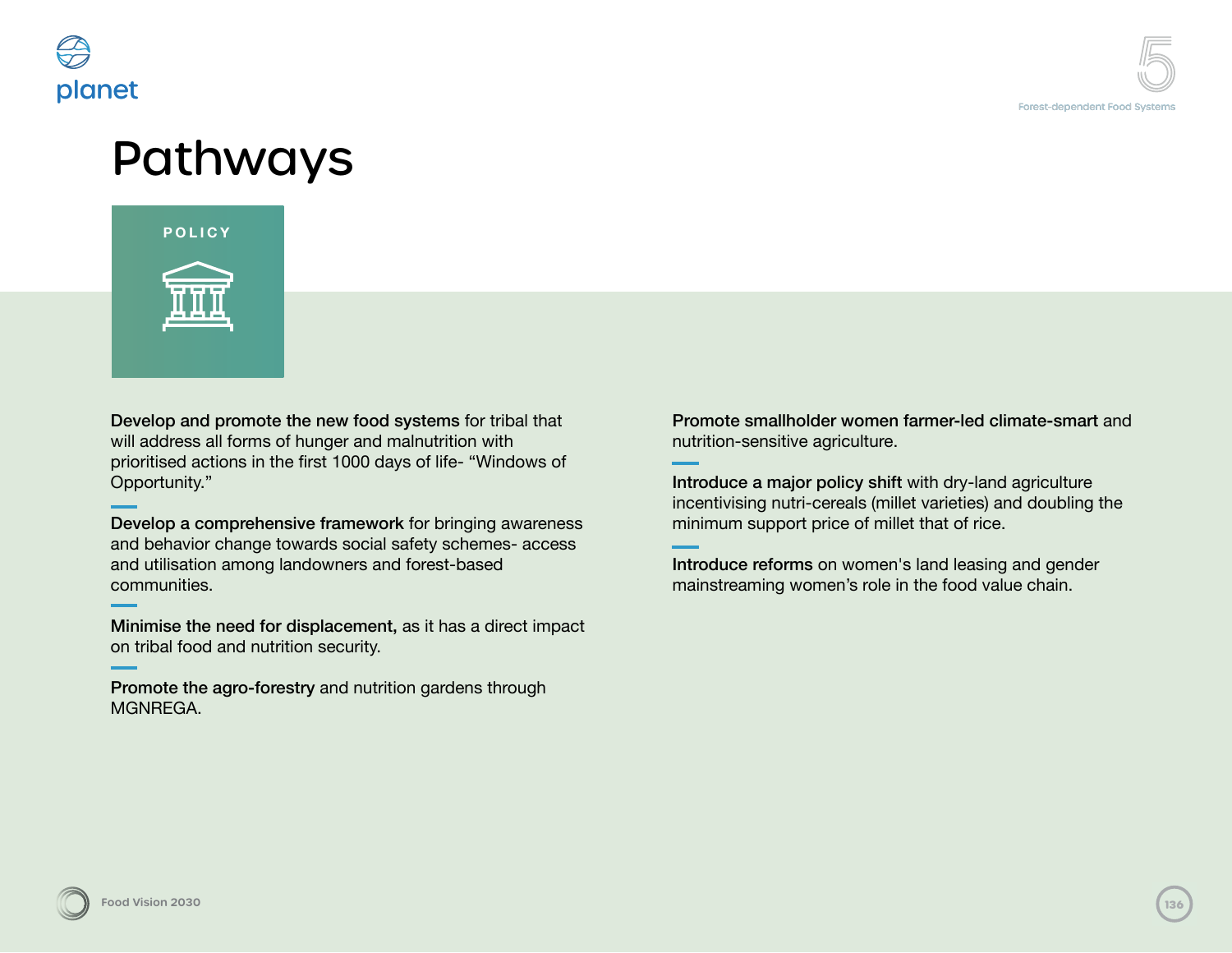

### Pathways

**IMPLEMENTATION**



Invest in tribal nutrition that promotes a life cycle approach and revitalise local food systems.

Make each district self-sufficient at least in six food groups to bring food and nutritional self-sufficiency at the district level.

Link MGNREGS for physical capital strengthening, nutri-garden, diversifying production through collective/community farming system.

Encourage local and household level non-farm enterprise promotions.

Conduct capacity-building training of producers around food safety and market standards to avoid exploitation and fetch better prices.

Recommend timely policy measures after reassessing the cost-effectiveness of the government's current food baskets offering, accounting for the nutrient adequacy recommended by the National Institute of Nutrition (NIN).

Have a policy shift from food to nutrition security. The tribal population, specifically women and children, must be able to afford foods and consume fruits, vegetables, legumes, dairy products, meat, fish, and eggs, which are significantly lower today.

Prioritise nutritional needs of aboriginal extinctive primitive tribal for their sustainable development. Local government bodies, through micro-level planning, social audits, community-based monitoring mechanism/community nutrition report cards, and IT-enabled technologies, can contribute towards this agenda.

Enhance convergence and coordination among key sectors and stakeholders, required for optimum results from the community level to the district and state level.

Promote the herbal plants and medicines for mission malnutrition-free India.

Start fruit plantation and set up bio-diversity parks in all villages for biodiversity conservation.